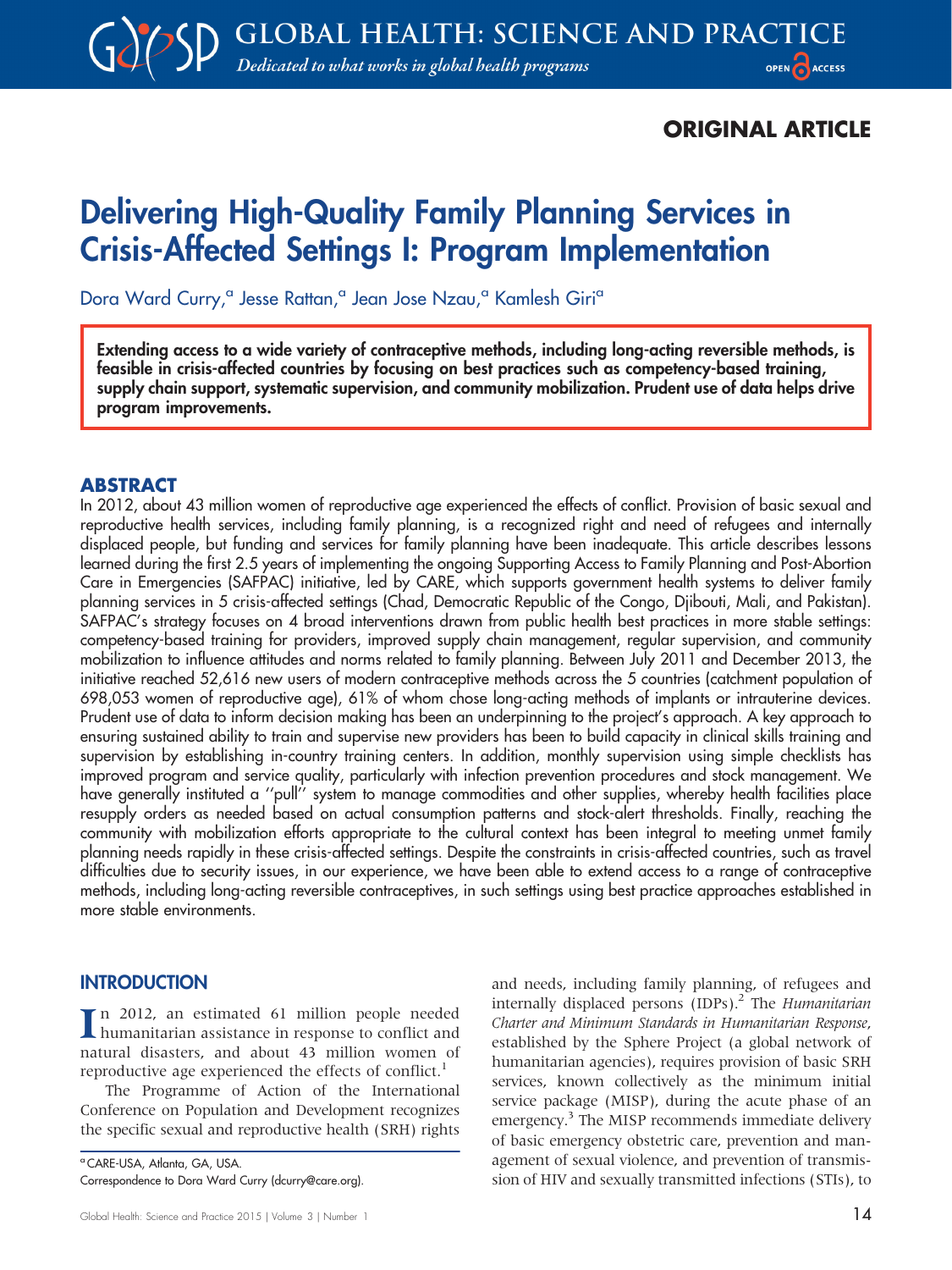be followed by comprehensive reproductive health services, such as family planning, as soon as the situation stabilizes.

Nonetheless, the provision of family planning services in conflict-affected populations has been inadequate.4 Preliminary results from the second global evaluation of the Inter-Agency Working Group on Reproductive Health in Crises show that official development assistance (ODA) disbursement for SRH to 18 conflict-affected countries increased by 298% between 2002 and  $2011$ .<sup>5</sup> However, overall ODA funding increased as well during this time period, and 56% of the increase in SRH funding was driven by HIV funding.<sup>5</sup> When taking these factors into account, it becomes apparent that the percentage of funding for non-HIV SRH did not change substantially between 2002 and 2011.

When family planning services are available in such settings, they generally are limited to oral contraceptives and condoms, even though a broad choice of methods is an essential component of good family planning programming.<sup>6,7</sup> Moreover, recent research in the humanitarian context, while not extensive, shows it is feasible to increase access to and use of a wide range of family planning methods including highly effective long-acting reversible contraceptives (LARCs).<sup>8,9</sup>

The situation may be changing. The global Family Planning 2020 (FP2020) initiative aims to expand access to family planning information, services, and supplies to an additional 120 million women and girls in the world's 69 poorest countries, many of which are experiencing crises, by the year  $2020$ .<sup>10</sup> The FP2020 initiative explicitly recognizes that women and girls who live in or must flee from conflict zones, or who are displaced by natural disasters, have especially acute family planning needs. In May 2013, the United Nations Population Fund (UNFPA) established a fund to work with the International Planned Parenthood Federation (IPPF) to help an estimated 22 million women in territories emerging from conflicts and natural disasters gain access to family planning services.<sup>11</sup>

CARE's ongoing Supporting Access to Family Planning and Post-Abortion Care in Emergencies (SAFPAC) initiative attempts to meet that need for family planning in 5 crisis-affected countries-Chad, the Democratic Republic of the Congo (DRC), Djibouti, Mali, and Pakistan—through 4 broad intervention areas: competency-based family planning training, supply chain management, facility and provider supervision, and community mobilization. The countries in which SAFPAC operates face persistent challenges, including recurrent natural disasters, chronic conflict, and significant populations of IDPs or refugees.

The purpose of this article is to provide a detailed description of the program's activities, demonstrating that it is possible to deliver highquality family planning services, including LARCs, in crisis-affected settings using a set of best practices established in more stable settings. This article also distills lessons learned from implementation during the first 2.5 years of the program (July 2011–December 2013). A companion article, also published in Global Health: Science and Practice, presents findings from program monitoring data on the effects of the program on contraceptive use.<sup>12</sup> See also the [Box](#page-2-0) in this article for key findings on modern method use by country.

# PROGRAM DESCRIPTION

The SAFPAC initiative collaborates closely with **settings, when** provincial, district, and health facility management staff, service delivery staff, and community **usually limited to** partners on both overall design and day-to-day implementation of the family planning program. contraceptives and In Djibouti, CARE works with the Office of the condoms. United Nations High Commissioner for Refugees (UNHCR) since it is the organization directly responsible for health services for refugees.

In all countries, SAFPAC supports basic firstlevel health centers, referral health centers providing basic delivery services, and district, regional, and provincial hospitals, which provide services to refugees, host country communities, IDPs, and other crisis-affected residents. We work with midand higher-level providers including nurses, medical technicians, Lady Health Visitors (community health workers), and doctors. At the time of publication, the project was providing services at 79 facilities across 8 districts in the 5 countries. The combined catchment population at that time was 2,428,145 people, of whom 698,053 were women of reproductive age.

SAFPAC supports the entire range of contraceptive methods sanctioned by the government in each country, including oral contraceptive pills, injectable contraceptives, implants, intrauterine devices (IUDs), permanent methods (although they are offered only in a few facilities that we support), condoms, and emergency contraception (in some countries).

In our program area in Pakistan, the population is largely stable, with recurring major disruption by

Family planning services in conflict available, are provision of oral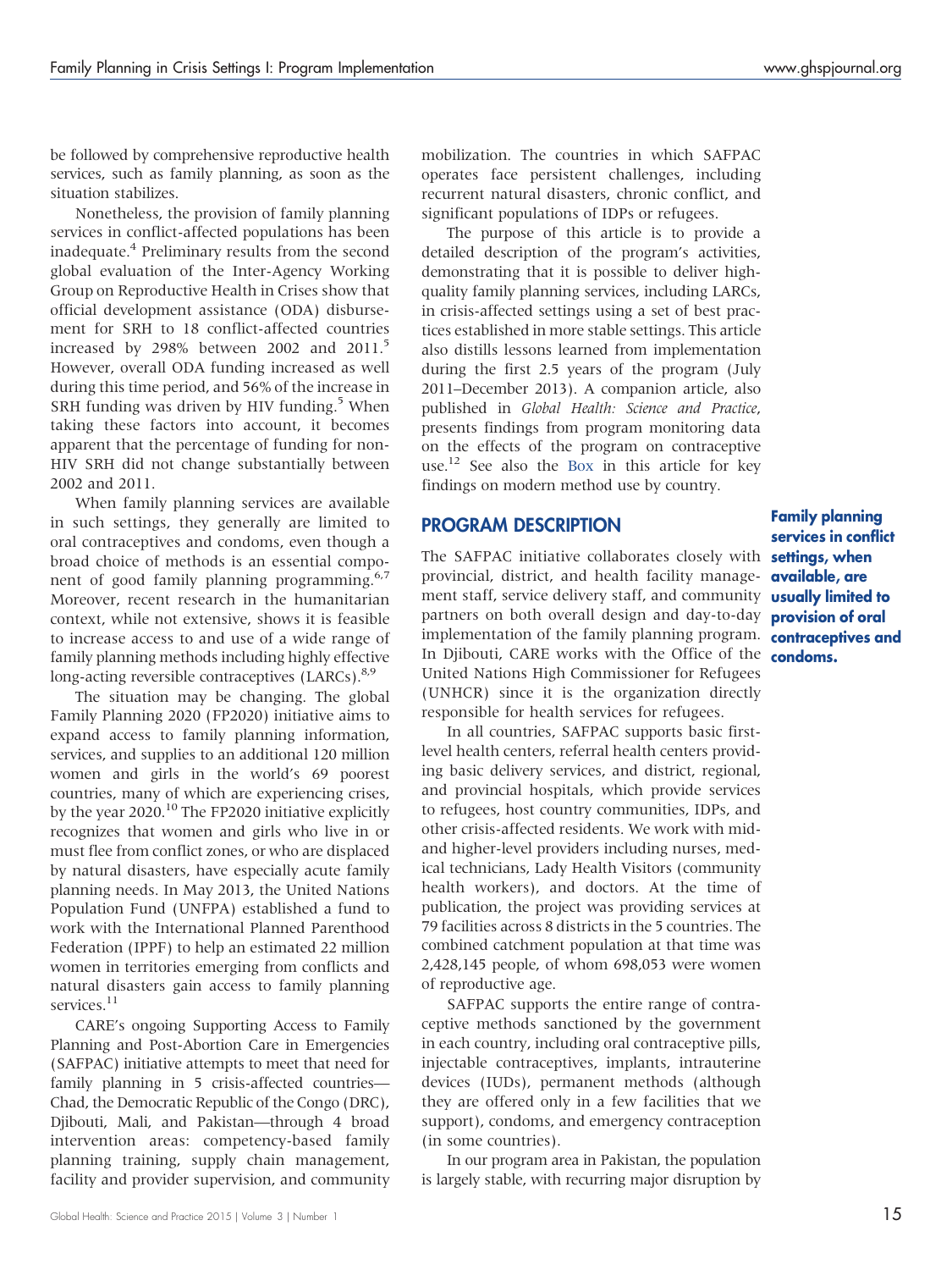#### <span id="page-2-0"></span>BOX. Modern Method Use Among SAFPAC Facility Clients: Country Snapshots

Despite the challenging environments in the 5 countries in which SAFPAC operates, in the first 2.5 years of the project (July 2011 through December 2013), SAFPAC and its government partners reached 52,616 new contraceptive users, significantly exceeding the target of 36,002 new users over the corresponding project period (Table). Of those new users, 61% chose and received a longacting reversible contraceptive (LARC).

Choice of method varied by country. In Chad, the Democratic Republic of the Congo, and Mali, the method mix was heavily weighted toward LARCs, particularly implants. In Pakistan, the method mix was balanced between oral contraceptive pills, injectables, and intrauterine devices (IUDs); during the initial project period, access to implants was limited because only doctors could provide the method. Since then, national policy has been changed to allow Lady Health Visitors to also provide implants. In Djibouti, providers did not receive training in IUD and implant insertion until the end of 2013, so the method mix during the initial project period comprised mainly of oral contraceptives and injectables. In all countries, permanent methods represented a negligible portion of the total method mix.

For a more detailed analysis of the effects of the SAFPAC initiative on contraceptive use, please see the companion article published in *Global Health: Science and Practice*.<sup>12</sup>

SAFPAC focuses on 4 areas: competencybased training, supply chain management, regular supervision, and community mobilization.

flooding and somewhat restricted ability to reach populations with services due to local insecurity. In Djibouti, we serve 2 refugee camp populations, while in Mali we serve communities that are affected by insecurity or that are home to IDPs but have no formal IDP settlements or camps. In both Chad and the DRC, we serve a shifting mixture of host communities, refugee camps, and IDPs simultaneously. SAFPAC's strategy focuses on 4 broad inter-

vention areas:

1. Providing competency-based training with follow-up clinical assessment and coaching

- 2. Improving existing supply chain management
- 3. Conducting facility and provider supervision on a regular basis
- 4. Mobilizing communities to raise awareness about family planning and to shift norms that block women's access to family planning services

The initiative also conducts activities in the same intervention areas to improve delivery and use of postabortion care (PAC). Provision of family planning is an important part of PAC.

| Country    | <b>Countrywide CPR</b><br>for Modern Methods <sup>a</sup> | No. of SAFPAC<br><b>Facilities</b> | WRA in<br><b>Catchment Area</b> | New Modern<br><b>Contraceptive Users</b> <sup>b</sup> | % of LARCs Among<br><b>All Modern Methods</b> |
|------------|-----------------------------------------------------------|------------------------------------|---------------------------------|-------------------------------------------------------|-----------------------------------------------|
| Chad       | 5%                                                        | 21                                 | 405,984                         | 21,191                                                | 72%                                           |
| <b>DRC</b> | 8%                                                        | 21                                 | 123,218                         | 14,869                                                | 78%                                           |
| Djibouti   | $18\%$ °                                                  | 2                                  | 5,040                           | 575                                                   | 1%                                            |
| Mali       | 8%                                                        | 8                                  | 14,210                          | 3,093                                                 | 51%                                           |
| Pakistan   | 22%                                                       | 27                                 | 149,601                         | 12,888                                                | 29%                                           |
| Total      | <b>NA</b>                                                 | 79                                 | 698,053                         | 52,616                                                | 61%                                           |

#### TABLE. New Modern Method Users Among SAFPAC-Supported Facilities, July 2011–December 2013

Abbreviations: CPR, contraceptive prevalence rate; DRC, Democratic Republic of the Congo; LARCs, long-acting reversible contraceptives; NA, not applicable; WRA, women of reproductive age.

<sup>a</sup> Source of countrywide CPR data: Pakistan 2012–13 Demographic and Health Survey (DHS),<sup>13</sup> DRC 2013–14 DHS,<sup>14</sup> Mali 2012–13 DHS,<sup>15</sup> UNFPA 2011 State of the World's Midwifery (for Djibouti), <sup>16</sup> and Chad 2010 Multiple Indicator Cluster Survey.<sup>17</sup>

<sup>b</sup> Modern methods consisted of implants, injectables, IUDs, oral contraceptive pills, tubal ligation, and vasectomy.

 $^c$  The CPR for modern methods was documented to be much lower in the Djibouti camps where SAFPAC works (5.1%).<sup>18</sup>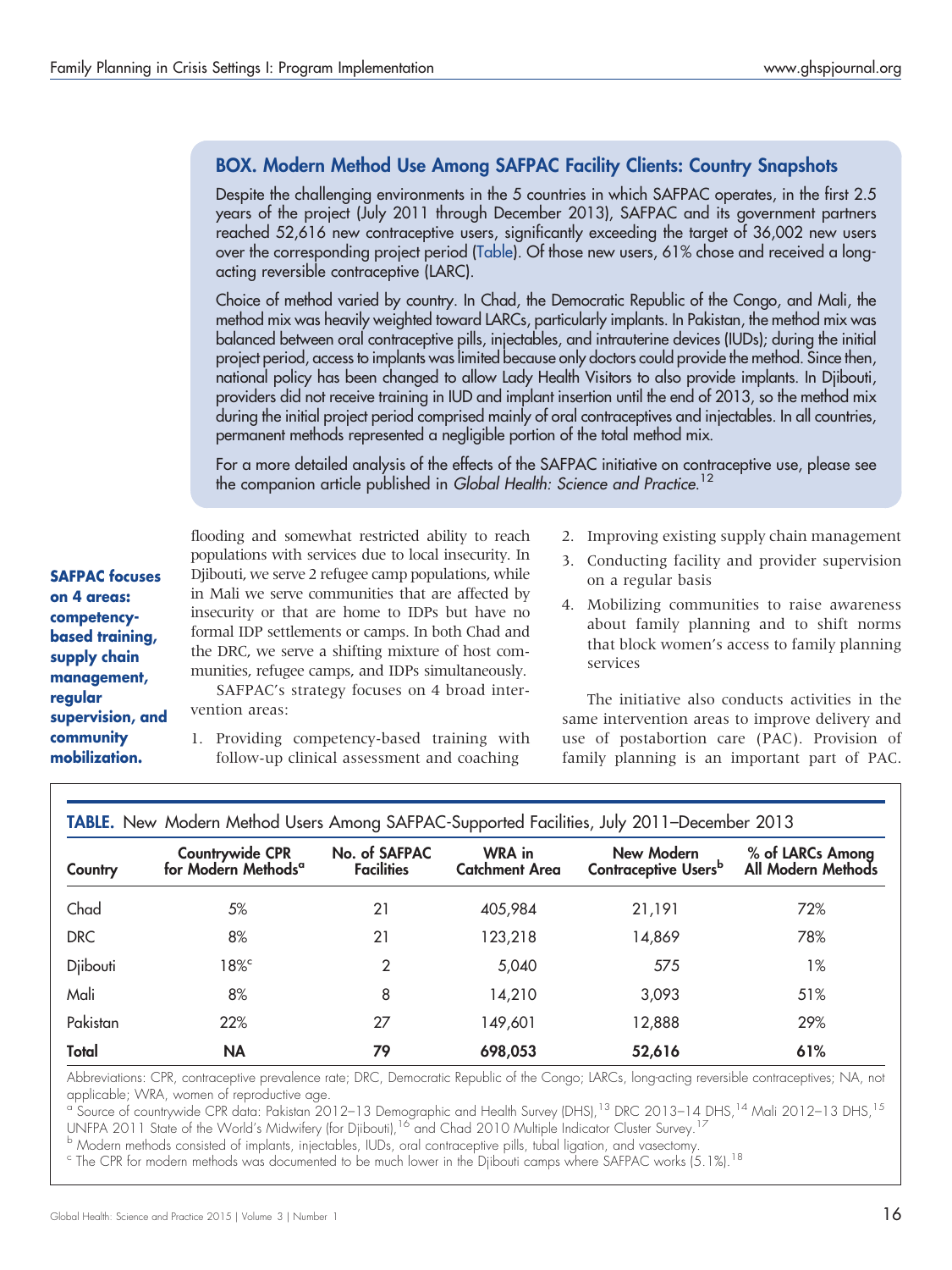However, this article focuses on the initiative's family planning activities only.

#### Start-Up Activities: Facility Assessments and Stocking

In each project facility, we first conducted a health facility assessment (HFA) to identify gaps in basic infrastructure. The HFA reviewed the presence and condition of basic elements, such as adequate clean water, electricity, and infection prevention items (autoclaves, hand washing stations) and reviewed the stocks of supplies, medicines, and family planning commodities. In addition, the assessment identified how many health care providers in each cadre served each facility and who was offering family planning services. Program staff conducted the initial HFA in conjunction with staff at Columbia University, our evaluation partner, using a tool they developed (see [supplementary materials](http://ghspjournal.org/lookup/suppl/doi:10.9745/GHSP-D-14-00164/-/DCSupplemental)).

Because the initiative prioritizes using data to drive program improvement, we also assessed the existing health information system and tools in the facilities and supported adaptations where necessary. Consequently, we redesigned family planning registers in Chad and the DRC and implemented a new PAC register in all settings. In addition to creating a monthly form for compiling data and reporting up to district and program levels, we also developed wall charts showing key indicators and oriented facility and district management teams on definitions and ways of using the indicators for decision making.

During the early phases of the project, we also reequipped facilities with supplies and equipment, including an initial supply of family planning commodities. Thereafter, the project has funded and procured only those family planning commodities that are part of the government-approved method mix but that are not provided routinely. For commodities supplied by the government, program staff have worked with facility staff and district-level counterparts to strengthen both accountability mechanisms and supply chain management in order to ensure a steady supply of those items.

### Competency-Based Training: Building Clinical Capacity In-Country

Training of health care providers was competencybased, using training materials developed by Jhpiego. The training included both didactic theory sessions and practicums using anatomical

models and actual clients under the supervision of an experienced clinician. In a second cohort of training, providers received in-depth family planning counseling training adapted from the Population Council's ''Balanced Counseling Strategy Plus (BCS+)" strategy<sup>19</sup> and the World Health Organization's (WHO's) ''Decision-Making Tool for Family Planning Clients and Providers" (DMT).<sup>20</sup> In our adapted approach, the provider determines **gaps in basic** the client's reproductive goals and contraceptive **infrastructure** preferences and then presents both advantages and in the health and disadvantages of a full range of *relevant* information methods, in the context of her expressed preferences, per WHO DMT guidance, and based on local concerns and national reproductive health policies. In line with the BCS+ approach, we also supplied providers with the high-quality, userfriendly BCS+ counseling cards to use with clients. In addition, providers received the ''WHO Medical Eligibility Criteria Wheel''—a quick reference tool to rule out medical contraindications for specific methods—as well as copies of Family Planning: A Global Handbook for Providers.<sup>21,22</sup>

In the initial phase, cohorts of 15–20 providers received clinical training for approximately 3 weeks focused on the 3 main clinical skills (PAC and insertion of implants and IUDs). Two weeks were devoted to clinical practicum experiences.

Providers receiving training have had a range of backgrounds, comprising mostly doctors, nurses, and midwives, and in Pakistan, Lady Health Visitors. As of June 2014, 304 providers had received training in at least 1 clinical family planning topic. Currently, 227 providers are serving in SAFPACsupported posts within the government system. Turnover accounts for some of the discrepancy between the number trained and the number still serving in their post. In addition, some clinicians received training only to ensure buy-in and consistency with and from higher (non-practicing) levels of the government health systems and health care provider partners.

Once trained, providers receive a formal skills assessment at 2 opportunities: within 3 months of initial training and, subsequently, at least once a year. A clinical supervisor observes the provider performing the procedure in question and scores the provider's performance using a standardized checklist for each specific skill the project supports: IUD insertion and removal, implant insertion and removal, manual vacuum aspiration (as the preferred method for PAC), and family planning counseling using our adapted DMT/BCS+ counseling approach. Based on the provider's

Baseline health facility assessments helped identify system.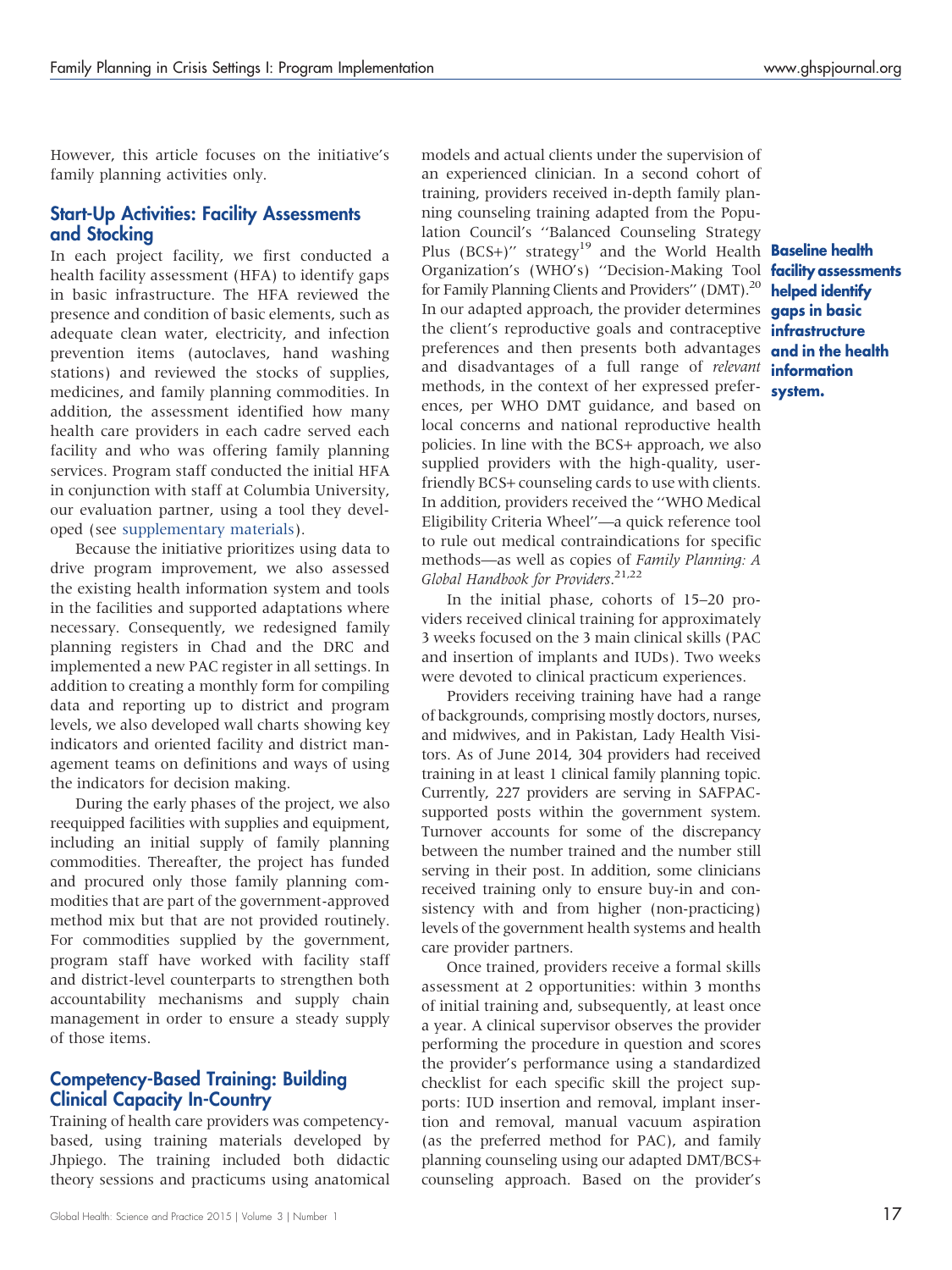score, the clinical supervisor determines whether the provider is competent. If a provider receives a failing score, the clinical supervisor recommends an appropriate follow-up action, which can include onsite mentoring from a more experienced provider, visits to a facility both staffed by experienced providers and with a higher client volume for the provider to improve confidence and experience, and retraining if necessary.

In the first training phase, professional trainers from regional training institutes (outside the countries) conducted the training workshops. Subsequently, the project supported the establishment of 1 training center in the DRC and 2 training centers in Chad (1 in the national capital and the other in the regional capital nearest our program sites). In each of these training centers, CARE staff first coordinated with management and clinical staff at a large referral facility (with a high client load) to establish a commitment to the idea of a training center and to maintain staff capacity. This included commitments to supervise trainee clinical experience and ensure adequate supplies and materials to meet minimum quality standards. If the training facility's client volume was below the level needed to provide practicum opportunities to each trainee, program and clinic staff carried out intensive social mobilization to increase volume during the training period. Now, with both national professionals prepared as trainers and training centers established, the project can reliably offer high-quality competencybased training both for new providers and for refresher events in settings closer to trainees' home facilities. This minimizes cost and disruption to service delivery at home facilities and makes it easier to offer ongoing follow-up support to providers.

#### Supervision and Quality Improvement: Consistent Support to Facilities and Their **Communities**

Program staff have continued to engage with both facility teams and community leaders to ensure the facility staff's commitment and capacity to maintain a clean, efficient, and respectful environment. Program staff or, whenever possible, district or zonal staff from the government conduct routine supervisory visits on a monthly basis. The facility supervision team may or may not include the clinician who conducts skills assessments and follow-up support, depending on the country. These facility supervision teams assess general clinic conditions, including infection prevention procedures and supplies, check stock levels, and collect data for program reporting as well as assess data consistency across forms, registers, and reports. For general facility supervision, we use a 2-page checklist co-designed by CARE and Columbia University (see [supplementary materials](http://ghspjournal.org/lookup/suppl/doi:10.9745/GHSP-D-14-00164/-/DCSupplemental)).

The facility supervision teams also review and analyze the data displayed on the wall charts with the facility teams and community partners, including informal and formal leaders. This tripartite group (CARE, facility staff, and community leaders) engages in animated discussion of the underlying causes of upward and downward trends and develop action plans together based on those trends.

#### Supply Chain: Guaranteeing Availability of a Full Range of Contraceptive Choice

The SAFPAC initiative provides support for procurement, distribution, and management of family planning commodities and other related supplies and equipment. The initiative supplies both longand short-acting family planning commodities, antibiotics, and pain medicine, where needed, as well as infection prevention supplies such as highlevel disinfectant and sterile gloves, where needed. For any supplies and commodities already included in the government's budget and work plan, the initiative provides training in supply chain management directly to the government supply chain system with follow-up review and mentoring in stock management.

SAFPAC has transferred stock to the government system at the highest level practical, for example, supplying a district-level warehouse and then working within the government distribution system. In all countries, the national-level supply chain has not been reliably connected to facilities, either due to decentralization, as in Pakistan and the DRC, or to lack of resources to ensure timely delivery, as in Chad, Djibouti, and Mali. In addition, in Chad, Mali, and Pakistan, security issues sometimes have prevented transport between the provincial-level warehouses and those at the district level, requiring the project to coordinate directly with the districts.

Acquiring contraceptive methods and ensuring their timely delivery to each facility has occupied a major portion of the team's time. Some globallevel issues have contributed to supply chain management challenges. For example, high global demand for Jadelle implants that exceeded supply meant the program experienced significant stockouts for several months. Equally problematic,

The project helped establish training centers in the DRC and Chad to make it easier to train new providers and provide ongoing follow-up support.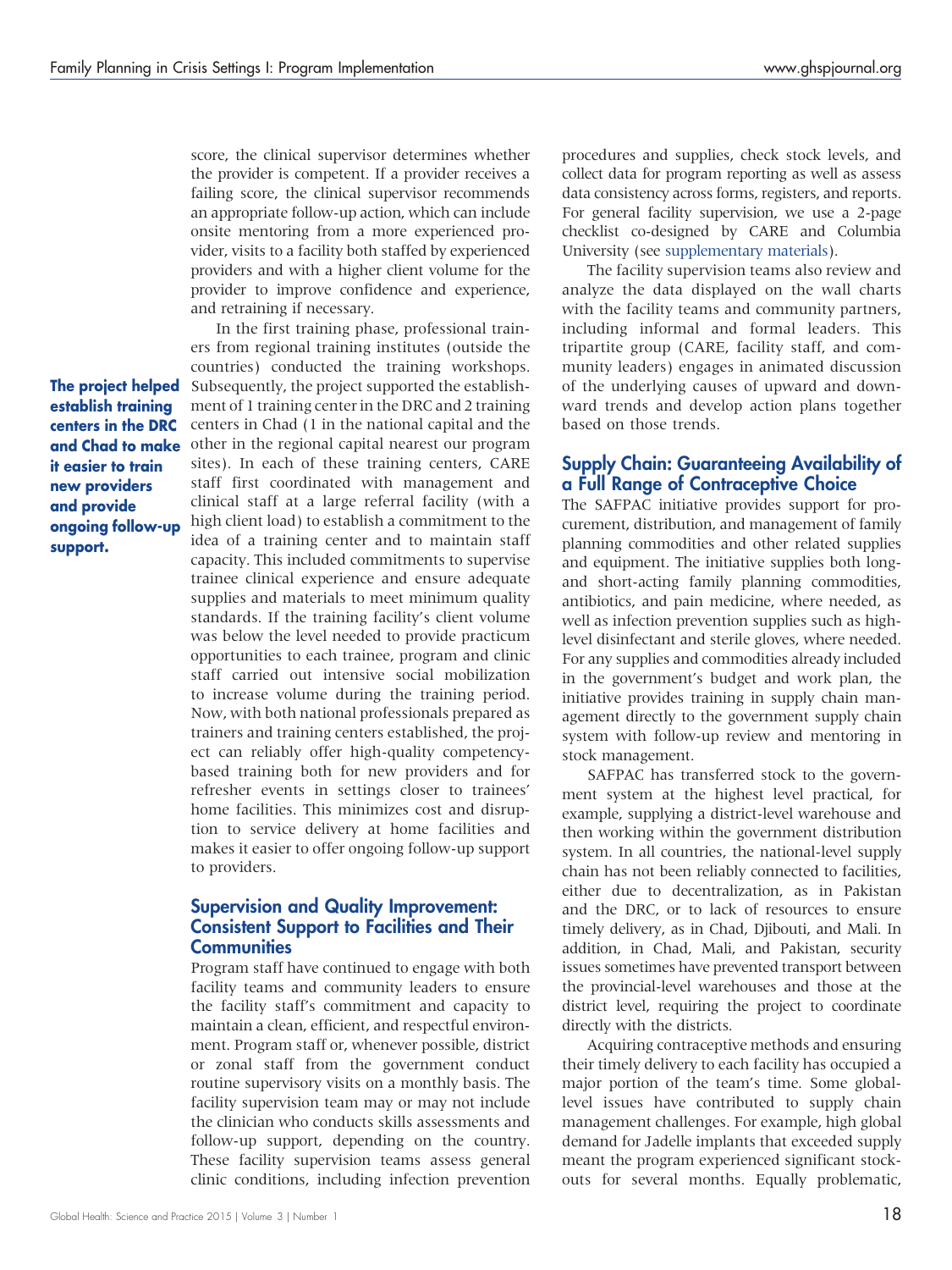however, have been ''last mile'' issues—problems that have prevented commodities and supplies already procured and stored at the district or regional level from being transported to primary care facilities regularly and from being tracked systematically to avoid gaps in availability of the method or treatment.

The project information system tracks key commodities and supplies for each facility and facilitates stock forecasting and logistics management to avoid stock-outs. In general, the project uses a ''pull'' system, in which facilities estimate monthly average needs and have stock-alert thresholds based on those averages that dictate reordering. In situations where distance, insecurity, or impassable roads during the rainy season mean a delay of one or more months for resupply, the program activates a short-term ''push'' system, providing several months of stock for one facility. Stock-outs remained a problem until we began reviewing this information system in detail on a monthly basis. The review and feedback to the country teams have successfully reduced stock-outs to nearly zero, which used to occur especially frequently for items that the government systems have committed to supply.

## Community Mobilization: Communities as Partners, Not Passive Recipients

Our interventions at the community level include awareness-raising via radio, participatory theater and songs, and large mixed-group dialogue about barriers to women accessing family planning and actions to reduce those barriers. We also work closely with religious leaders across Christian and Muslim faiths not only to raise awareness about services, clarify myths, and share information about the benefits of family planning for women and their families but also to reinforce a woman's right to access health services.

In Chad, the community committees consist of religious and other formal leaders, such as the police, to reinforce a woman's right to time, space, and limit births, using the little known Chadian reproductive health law that ensures this right. As a result, in Chad (as well as the DRC), religious leaders across faiths are dynamic champions of healthy birth spacing and limiting, and in Chad, they even go house-to-house to counsel couples directly. As discussed earlier, religious leaders also serve on our health committees together with the facility staff, representing the community in reviewing the data and in activity planning.

Religious leaders in the refugee camps in Chad Using a "pull" and Djibouti have proved to be among the health supply system, facility teams' strongest allies, organizing group facilities estimate meetings and conducting one-on-one household **monthly average** visits with couples to promote birth spacing through needs and reorder modern contraception. In the 2 Djiboutian refugee camps where we work, new family planning users have increased markedly after our community **thresholds based** leader training, despite a very conservative religious context and fertility norms that support very large families.

#### LESSONS LEARNED

Many women in crisis-affected settings have an **have been among** acute, unmet need for family planning and very **the project's** little access to services. Despite the many con- **strongest** straints in these settings, the approach used by **community allies** the SAFPAC initiative has succeeded in making **in some countries.** services available to severely underserved communities in challenging settings using relatively straightforward information and service strengthening interventions. In particular, routinely col- **Prudent use of** lecting reliable and relevant data and using that data to inform data to improve quality at the facility and program levels was an underpinning to the "4 pillars" of has laid a strong the project's approach.

The initiative has faced some challenges that are unique to fragile, crisis-affected countries, such as travel constraints due to security issues making supervisory visits difficult. However, overall the challenges have been similar to those faced by any health or development program, such as ensuring systematic supervision, reaching the community with mobilization efforts appropriate to the cultural context, managing commodities and other supplies to avoid stock-outs, and ensuring accountability. Several lessons learned have emerged in these areas.

#### Competency-Based Training

The dearth of in-country clinical experts for training, ongoing coaching, and follow-up supervision has made continuing to support trainees difficult. Few, if any, providers have possessed adequate expertise with both training and implant and IUD insertion and removal to train new providers in the 5 countries. Initially, trainers were brought in from foreign countries or providers were sent out to foreign countries. Realizing that the more lasting solution to this problem is to develop in-country capacity to train clinicians, SAFPAC has started developing a cadre of trainers in Chad, the DRC, and Pakistan that is equipped to train new

supplies when they reach stock-alert on those averages.

Religious leaders

decision making foundation for the project.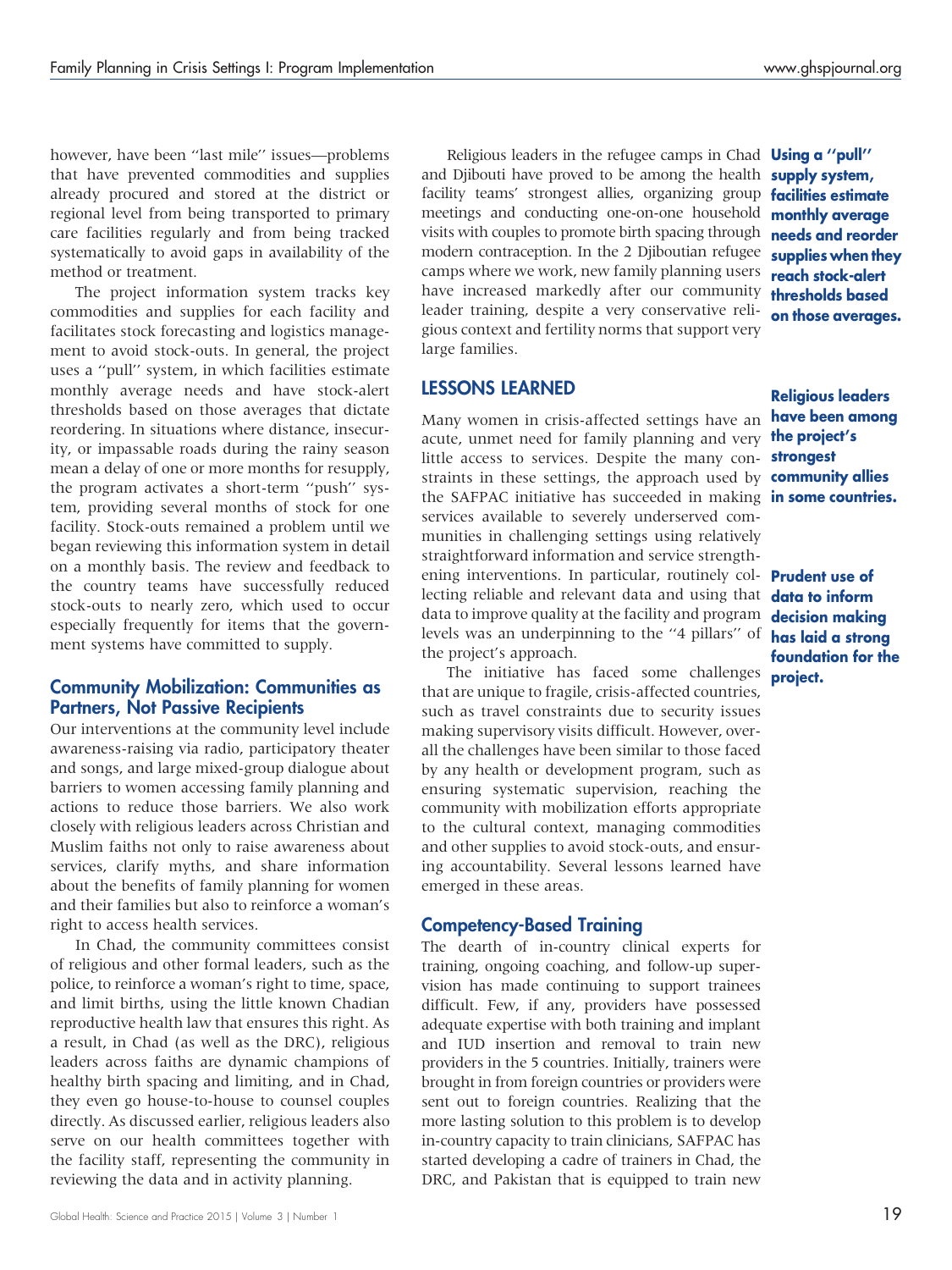health workers to provide a full range of contraceptive services.

Low patient volumes in some of the smaller facilities have made it challenging for clinical mentors to provide ongoing coaching and skills assessment. Providers remain reluctant to perform procedures with which they are uncomfortable, especially those requiring pelvic examinations, such as IUD insertion. The program has addressed this barrier by using anatomical models for skills demonstration during routine supervisory visits and in skills refresher sessions.

Tracking the skills assessments performed has been one of the most significant challenges with project monitoring, largely due to the difficulty of coordinating availability of clinical supervisors, trainees, and clients for each service. The lack of centralized personnel records has made maintaining records of each provider's training, assessment, follow-up history, and current status extremely difficult. We have met this challenge by developing a training and performance tracker that uses a Microsoft Excel datasheet to record the date of last assessment, its outcome, and follow-up steps planned for each provider and for each skill.

#### Supervision and Quality Improvement

We believe strengthening and fine-tuning supervision has been a key strategy of the program. The supervision staff fills 2 major functions: recurring, systematic feedback and problem solving. Key elements to our supervision approach include monthly checklists, regular site visits, and meetings with community leaders, clinic staff, and CARE facilitators to review progress.

Conducting monthly supervisory visits to every facility has been challenging. In the early stages of the program, road and security conditions and inadequate logistical arrangements sometimes contributed to missed supervision visits. In addition, guidance from program leadership had not adequately emphasized that a supervisory visit to every facility every month was a critical input, nor had it required data from supervisory checklists to be reported at the country or global level. Hiring additional supervisory staff and revising the supervisory protocol have been key approaches to achieving that standard.

Hiring additional staff to make supervision workloads manageable has helped ensure regular site visits.

Each SAFPAC supervisor now covers 5–9 facilities in the African countries (with the exception of Djibouti, where we cover only 2 facilities). In Pakistan, because of the much shorter distances and better infrastructure, 1 supervisor is responsible for general facility supervision for approximately

Global Health: Science and Practice 2015 | Volume 3 | Number 1 20

10–12 facilities, with 2 clinical supervisors covering assessments and coaching for approximately 13 facilities. Manageable workloads have made it feasible for supervisors to conduct thorough site visits on a regular basis.

The improvement in infection prevention procedures after the introduction of a simplified monthly supervisory checklist serves as an excellent example of the power of ongoing systematic feedback. Infection prevention had been a persistent problem. Initially, supervisors were supposed to use a lengthy checklist to assess adherence to infection prevention procedures and other issues, but they were not required to report the data to a higher level. The new 2-page checklist has replaced the lengthier one, and supervisors use the new one consistently. In addition, the new checklist enables supervisors to calculate a simple score that focuses their attention on infection prevention. Within 3 months after introduction of this new checklist, average scores increased significantly and infection prevention practices improved markedly.

In addition to consistent feedback from supervisors, flexibility in the supervisory approach also has been a key element contributing to our success. For example, in the DRC, program staff and zonal teams have resolved persistent stock management issues using a ''pull system'' that uses average stock levels and alert thresholds to stabilize stock levels, while in Chad, teams have chosen to push larger amounts of stock to the facilities and purchase some consumables locally to minimize stock-outs due to impassable roads, insecurity, or sudden increases in clients from escalating refugee populations. Stock-outs are now a rare occurrence in both countries.

#### Supply Chain

In terms of procurement, one of the biggest challenges for the program as a whole has been the difficulty of obtaining Jadelle implants, which have become so popular with family planning programs that demand often outstrips supply. (See companion article in Global Health: Science and Practice for more information about the popularity of implants in these settings.<sup>12</sup>) This has resulted in some pipeline breaks in Chad and the DRC. We have been responding to this is by creating buffer stocks in each country program, loaning stocks between countries, ensuring all providers are trained in inserting and removing both Jadelle and Implanon implants so that they can substitute for each other, and building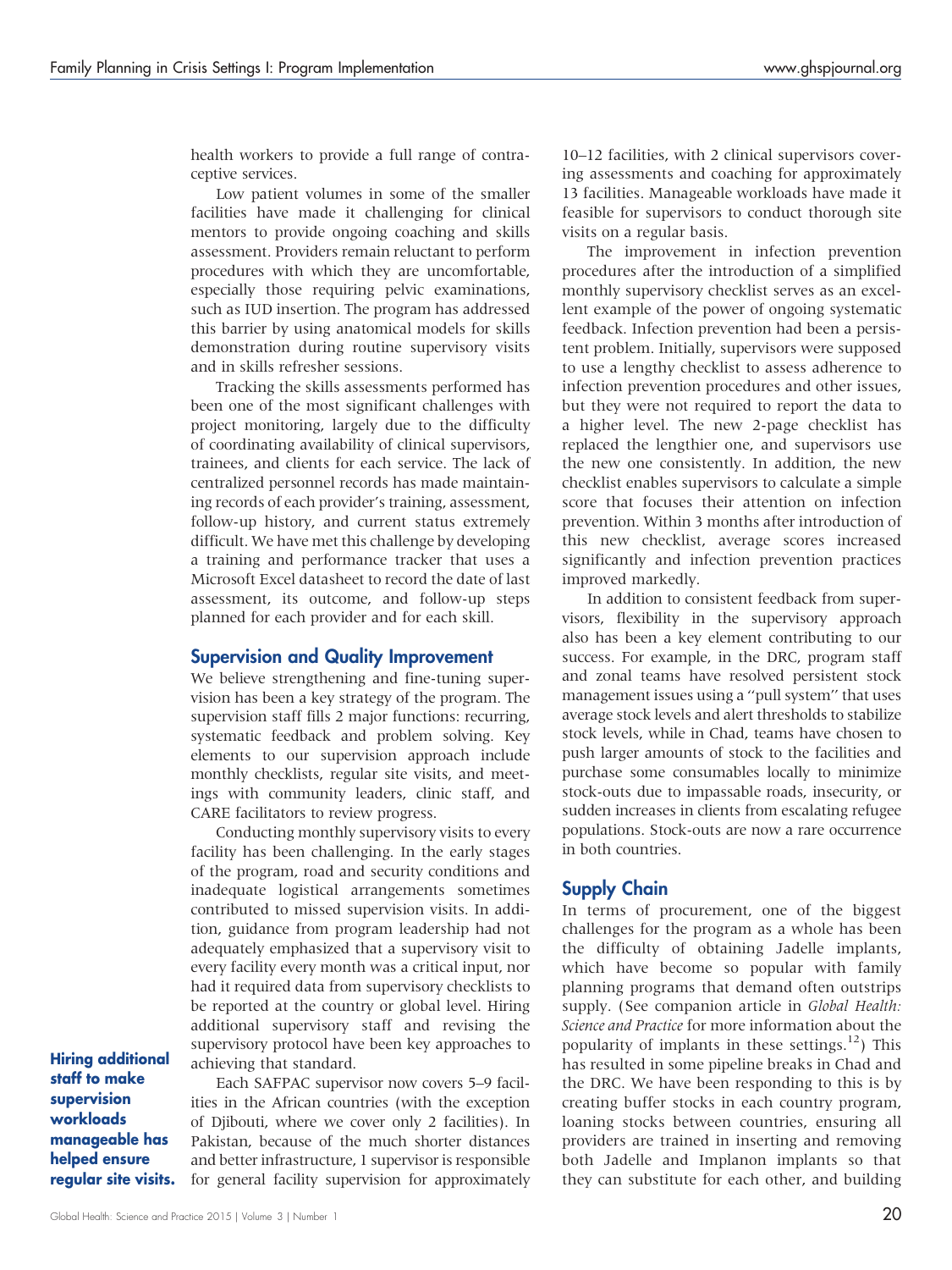relationships with UNFPA and other large stock holders.

At the other end of the spectrum are the "last mile" issues—getting the contraceptives and related medical supplies to health facilities where they are needed and when they are needed. Health facilities in some countries continue to experience periodic stock-outs of contraceptives and medical supplies (e.g., pain medicine, gloves, high-level disinfectant) even when these items are available either in the warehouse or pharmacy that resupplies them or in the market place. These stock-outs are typically site-specific and of relatively short duration; however, our aim is to prevent all stock-outs in order to ensure highquality service. In order to address this problem, the initiative has instituted a ''pull'' system as the general norm, as mentioned previously, whereby heath facilities place resupply orders as needed based on actual consumption patterns.

The monthly reports received by district health officials and CARE staff include some stockrelated data for key commodities and related medical supplies. Having access to these data and providing feedback consistently have also been key approaches to resolving persistent problems with stock management. Regular reviews of such data every 6 weeks supported the country teams in: (1) solving problems with repeated stock-outs, (2) forecasting need to avoid stock-outs, and (3) determining how to advocate with local systems to ensure they provide basic supplies and medications (per agreements established at the beginning of the project) and also to ensure clinic conditions meet a minimum standard of quality at all times.

### Community Mobilization

A deliberate evidence-based community mobilization strategy is integral to meeting unmet family planning needs rapidly in crisis-affected settings. Simply raising basic awareness of new and underused methods among community members was a necessary first step in the settings where we work. In addition, in most settings, the key to successful community mobilization has been engaging and inspiring the whole community to consider the benefits and opportunities inherent not only in planning and spacing births but also in clearing the path for women to use services.

Specifically, each country program has incorporated a context-specific strategy to develop champions among influential men in the community, most often religious leaders and municipal

authorities. In Pakistan, we have focused on the message that well-spaced pregnancies lead to healthy children, and we have mobilized municipal and health system leadership to agree that ensuring women's access to services was the expression of this theme. In Chad and the DRC, religious leaders across faiths have been dynamic champions of healthy birth spacing and limiting, going house-to-house to counsel couples directly. In Chad, there was initial resistance among men when they realized women were increasingly using family planning, resulting in several husbands filing complaints at the local police station. CARE has supported religious leaders and police in learning about and ensuring the application of a little-known national reproductive health law affirming women's right to use family planning, with or without their partner's permission. In the 2 Djiboutian refugee camps where we work, new family planning users have increased markedly after our community leader training, despite a very conservative religious context and fertility norms that support very large families.

#### Country-to-Country Variations

Some clear differences between countries have emerged, the most variable of which have been: (1) context set by the national government health system, (2) community norms related to gender, fertility, contraception, and community members' comfort level in talking publicly about these issues, and (3) the regularity of payment to government health workers.

#### National Government Health Systems

The strength of the national government health system has had an unexpected impact on our programming. The government health system in Chad was possibly the most over-taxed among SAFPAC countries before our program began. There, our efforts have been met with interest and enthusiasm. The program staff has collaborated directly with the ministry of health at district and national levels to support enhanced guidelines and has even reformulated policy. For **Ensuring women's** example, the Chadian government has sanctioned the new family planning registers we designed at **health services has** the national level. The government has also approved lower-level cadres of health workers (nurses and midwives) to provide implants and IUDs as well as guidance that allowed this service **mobilization** to be provided at the health center level. This guidance was eventually adopted as national family planning policy. In a very different context,

right to access been a key component of community efforts.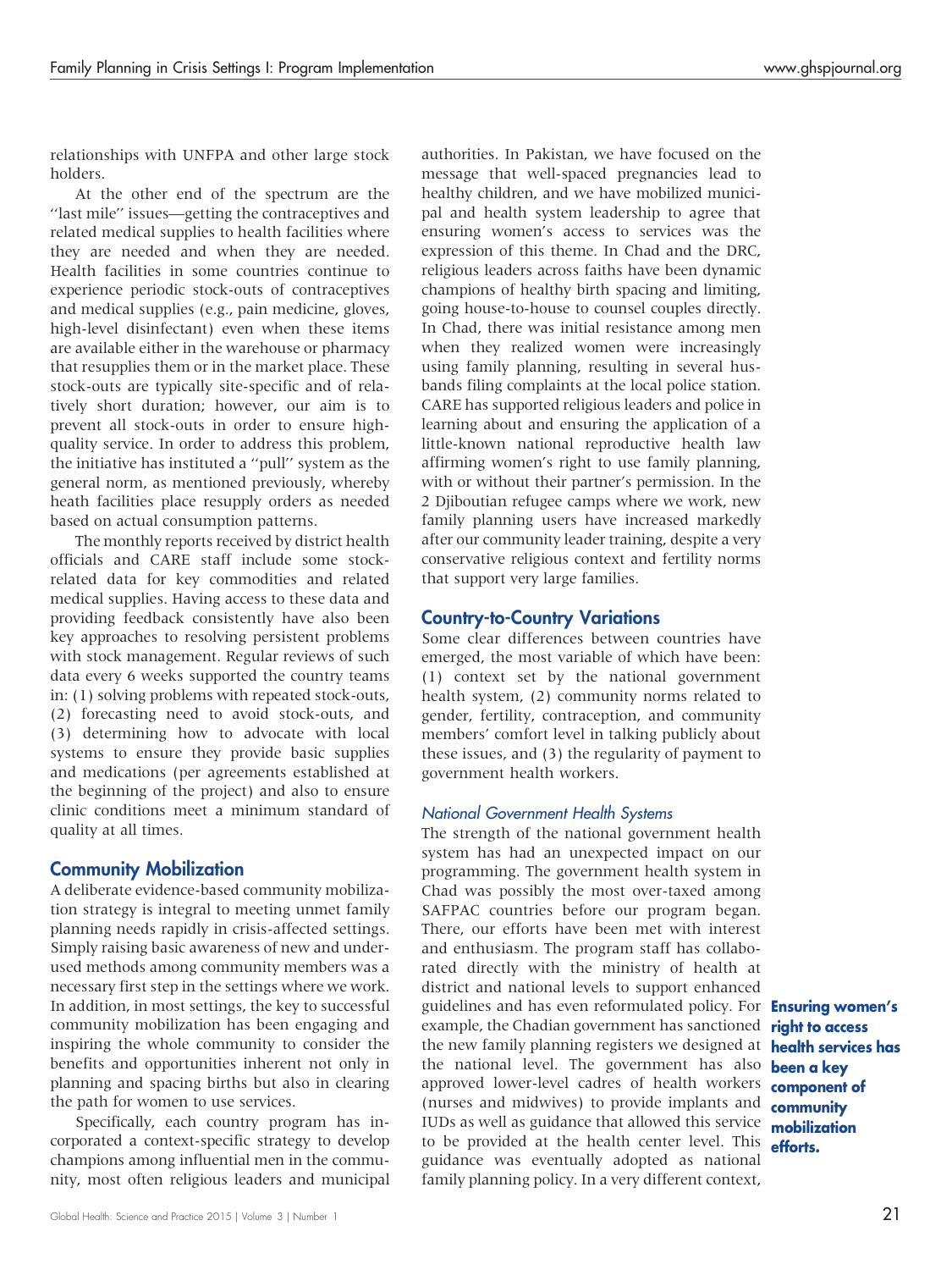3 key strategies for delivering family planning services in fragile settings: build capacity in clinical skills training and supervision; incorporate quality improvement approaches gradually; and tailor community engagement efforts to the local context.

in Pakistan's large, decentralized health system, obtaining approval for piloting new registers and authorization for Lady Health Visitors to insert implants proved to be a lengthy process, which required involvement from multiple levels of the health system.

#### Community Norms

In our experience, successful approaches to community mobilization require more adaptation and flexibility than do those aimed at improving clinical quality. Our mobilization has relied most heavily on committees of interdenominational religious leaders in Chad, women's associations and health committees focused on social accountability in the DRC, and formal leaders, religious leaders, and various camp committees (such as youth and sport) in refugee-only programming in Djibouti. In Pakistan, we have worked with village health committees and Lady Health Visitors, who are more formally integrated into the health system than in other countries.

#### Compensation of Health Workers

The DRC provides a dramatic illustration of the significant and context-specific obstacle posed by inadequate, irregular, and missing compensation of health workers. In the other countries, frontline health workers are compensated more reliably. In the DRC, some health worker cadres receive only modest wages drawn from the nationally sanctioned system of cost-recovery, in which most services including family planning are at a cost to clients. However, the SAFPAC approach requires that family planning services be provided free of charge (in all countries). As a result, providers forego income by providing family planning services when they could be charging for curative care. The fact that we have still seen sustained, high levels of new users each month for more than 2 years demonstrates the motivational power of regular supervision and training opportunities.

### RECOMMENDATIONS AND NEXT STEPS

SAFPAC has rapidly reached more than 52,000 new family planning users with a wide range of modern methods in diverse crisis-affected settings (see companion article in Global Health: Science and  $Practice<sup>12</sup>$ . Based on our experience, we recommend 3 strategies for establishing more comprehensive family planning services in such settings:

- 2. Incorporate selected quality improvement strategies, as feasible, adding additional elements with time
- 3. Conduct a local participatory situation analysis as early as possible to further refine global best practices in community engagement and social accountability strategies

While our first recommendation may seem simplistic, it is both more complex and has broader importance than it may seem. Skilled and confident frontline health workers and a minimum level of cleanliness and number of providers are prerequisites to reaching the population with health services and to improving the community's perception of and trust in the health facility. This is also important for the morale of providers. Not only does commitment to building national capacity for clinical supervision and program quality assurance improve results in the near term but it also makes a meaningful contribution to the country's long-term ability to reach refugees, IDPs, and other crisis-affected communities with high-quality family planning services.

The dramatic and rapid improvement of both our infection prevention procedures and stock management after the implementation of supervision checklists and monthly feedback provide clear evidence that many of the quality improvement techniques used in stable and even more developed settings can be effective in these challenging contexts. We are currently piloting client exit interviews as an additional quality assurance strategy and a mechanism to assess client satisfaction with services. In addition, the project plans on strengthening the current tracking system for removals of contraceptive devices and reasons for removal to assess women's satisfaction with their method choice, frequency of side effects, and perceptions of provider competency. This is especially important as implants provided early in the program will eventually lose effectiveness and will need to be removed.

Finally, the importance of community engagement cannot be underestimated and must be carefully tailored to the context. This recommendation does apply especially to health programming related to sex, sexuality, and fertility, such as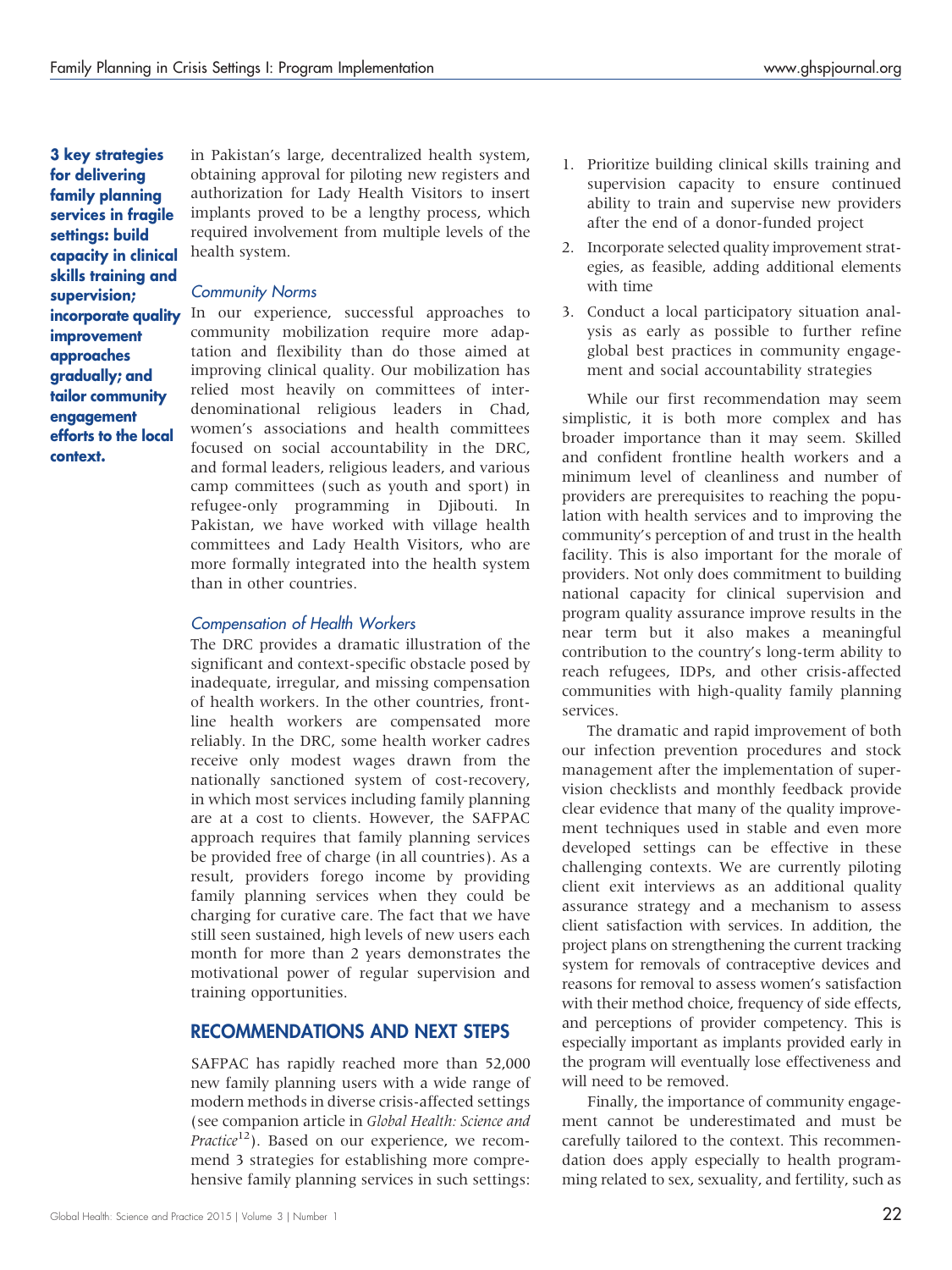family planning, as well as to places where contraception is either unknown or feared and where people learn and share primarily through their local social networks. While all CARE's community engagement (and health systems strengthening) interventions take a rights-based approach as the starting point, each community has a preexisting context of norms, beliefs, and community institutions. Real community engagement at the most local level on issues of rights, fertility, and contraception must occur among men and women, across religious and ethnic lines, and between facility staff and community members for family planning to reach those who want it.

#### **CONCLUSION**

The SAFPAC experience so far has been one of iterative learning. Fragile states will not change overnight, but there is space to influence and make change, albeit slowly and incrementally, at the local and even national level. The unfortunate reality is that most crisis situations will not resolve in a matter of a few months but will last many months and often years. Considering these settings and time frames, programs should ensure that minimum services are available (including longacting family planning methods) and, at the same time, incrementally tackle underlying causes of poor health services. Further, we show that strategies drawn from more stable development settings—competency-based training, supportive supervision, simple quality improvement tools, and community mobilization that works with local power structures while simultaneously exploring restrictive norms—can be modified to work in even these unstable settings. Implementation of quality improvement and clinical supervision through the government health system builds national capacity and can provide data and mobilize support for creating a more supportive policy environment. These approaches can not only lead to significantly expanded access to and use of family planning in a short timeframe but also support longer-term improvements in the fragile health systems themselves.

Competing Interests: None declared.

#### REFERENCES

- 1. Development Initiatives. Global humanitarian assistance report 2012. Bristol: Development Initiatives; 2012. Available from: [http://](http://www.globalhumanitarianassistance.org/report/gha-report-2012) [www.globalhumanitarianassistance.org/report/gha-report-2012](http://www.globalhumanitarianassistance.org/report/gha-report-2012)
- 2. United Nations (UN). Report of the International Conference on Population and Development: Cairo, 5–13 September 1994.

New York: UN; 1995. Available from: [http://www.unfpa.org/](http://www.unfpa.org/sites/default/files/event-pdf/icpd_eng_2.pdf) [sites/default/files/event-pdf/icpd\\_eng\\_2.pdf](http://www.unfpa.org/sites/default/files/event-pdf/icpd_eng_2.pdf)

- 3. Sphere Project. Humanitarian charter and minimum standards in humanitarian response. Geneva: Sphere Project; 2011. Available from: [http://www.sphereproject.org/sphere/en/](http://www.sphereproject.org/sphere/en/handbook/language-versions/) [handbook/language-versions/](http://www.sphereproject.org/sphere/en/handbook/language-versions/)
- 4. United Nations High Commissioner for Refugees (UNHCR). Inter-Agency global evaluation of reproductive health services for refugees and internally displaced persons. New York: UNHCR; 2004. Available from: <http://www.unhcr.org/41c846f44.pdf>
- 5. Tanabe M, Schaus K, Rastogi S. Tracking reproductive health in humanitarian funding appeals: preliminary analysis. Presented at: Inter-Agency Working Group on Reproductive Health Global Evaluation Steering Committee Face-to-Face Meeting; 2014; New York, NY. Available from: [http://iawg.net/2014/ppt/fts\\_](http://iawg.net/2014/ppt/fts_funding_analysis.ppt) [funding\\_analysis.ppt](http://iawg.net/2014/ppt/fts_funding_analysis.ppt)
- 6. Women's Refugee Commission; United Nations High Commissioner for Refugees (UNHCR). Refocusing family planning in refugee settings: findings and recommendations from a multi-country baseline study. New York: Women's Refugee Commission; 2011. Co-published by UNHCR. Available from: <http://www.unhcr.org/4ee6142a9.pdf>
- 7. Hobstetter M, Walsh M, Leigh J, Lee CI, Siestra C, Foster AM. Separated by borders, united in need: an assessment of reproductive health on the Thailand-Burma border. Cambridge (MA): Ibis Reproductive Health; 2012. Available from: [http://](http://www.ibisreproductivehealth.org/sites/default/files/files/publications/separatedbyborders-English.pdf) [www.ibisreproductivehealth.org/sites/default/files/files/](http://www.ibisreproductivehealth.org/sites/default/files/files/publications/separatedbyborders-English.pdf) [publications/separatedbyborders-English.pdf](http://www.ibisreproductivehealth.org/sites/default/files/files/publications/separatedbyborders-English.pdf)
- 8. McGinn T, Austin J, Anfinson K, Amsalu R, Casey SE, Fadulalmula SI, et al. Family planning in conflict: results of crosssectional baseline surveys in three African countries. Confl Health. 2011;5:11. [CrossRef.](http://dx.doi.org/10.1186/1752-1505-5-11) [Medline](http://www.ncbi.nlm.nih.gov/pubmed/21752241)
- 9. Casey SE, McNab SE, Tanton C, Odong J, Testa AC, Lee-Jones L. Availability of long-acting and permanent family-planning methods leads to increase in use in conflict-affected northern Uganda: evidence from cross-sectional baseline and endline cluster surveys. Glob Public Health. 2013;8(3):284–297. [CrossRef](http://dx.doi.org/10.1080/17441692.2012.758302). [Medline](http://www.ncbi.nlm.nih.gov/pubmed/23305269)
- 10. Family Planning 2020 (FP2020). FP2020 partnership in action 2012–2013. Washington (DC): FP2020; 2013. Available from: [http://advancefamilyplanning.org/sites/default/files/](http://advancefamilyplanning.org/sites/default/files/resources/FP2020_PartnershipInAction_2012-2013_lores.pdf) [resources/FP2020\\_PartnershipInAction\\_2012-2013\\_lores.pdf](http://advancefamilyplanning.org/sites/default/files/resources/FP2020_PartnershipInAction_2012-2013_lores.pdf)
- 11. International Planned Parenthood Federation (IPPF) [Internet]. London: IPPF; c2013. New IPPF/UNFPA initiative on family planning announced; 2013 May 29 [cited 2014 Dec 31]; [about 4 screens]. Available from: [http://www.ippf.org/news/New-](http://www.ippf.org/news/New-IPPFUNFPA-Initiative-Family-Planning-announced)[IPPFUNFPA-Initiative-Family-Planning-announced](http://www.ippf.org/news/New-IPPFUNFPA-Initiative-Family-Planning-announced)
- 12. Curry DW, Rattan J, Huang S, Noznesky E. Delivering highquality family planning services in crisis-affected settings II: results. Glob Health Sci Pract. 2015;3(1):25–33. [CrossRef](http://dx.doi.org/10.9745/GHSP-D-1400112)
- 13. National Institute of Population Studies (NIPS) [Pakistan]; ICF International. Pakistan demographic and health survey 2012–13. Islamabad (Pakistan): NIPS; 2012. Co-published by ICF International. Available from [http://dhsprogram.com/](http://dhsprogram.com/publications/publication-FR290-DHS-Final-Reports.cfm) [publications/publication-FR290-DHS-Final-Reports.cfm](http://dhsprogram.com/publications/publication-FR290-DHS-Final-Reports.cfm)
- 14. Ministère du Plan et Suivi de la Mise en oeuvre de la Révolution de la Modernité (MPSMRM); Ministère de la Santé Publique (MSP); ICF International. Enquête démographique et de santé en République Démocratique du Congo 2013-2014. Rockville (MD): ICF International; 2014. Co-published by MPSMRM and MSP. Available from: [http://dhsprogram.com/publications/](http://dhsprogram.com/publications/publication-FR300-DHS-Final-Reports.cfm) [publication-FR300-DHS-Final-Reports.cfm](http://dhsprogram.com/publications/publication-FR300-DHS-Final-Reports.cfm)
- 15. Cellule de Planification et de Statistique (CPS/SSDSPF); Institut National de la Statistique (INSTAT/MPATP); INFO-STAT; ICF International. Enquête démographique et de santé au Mali